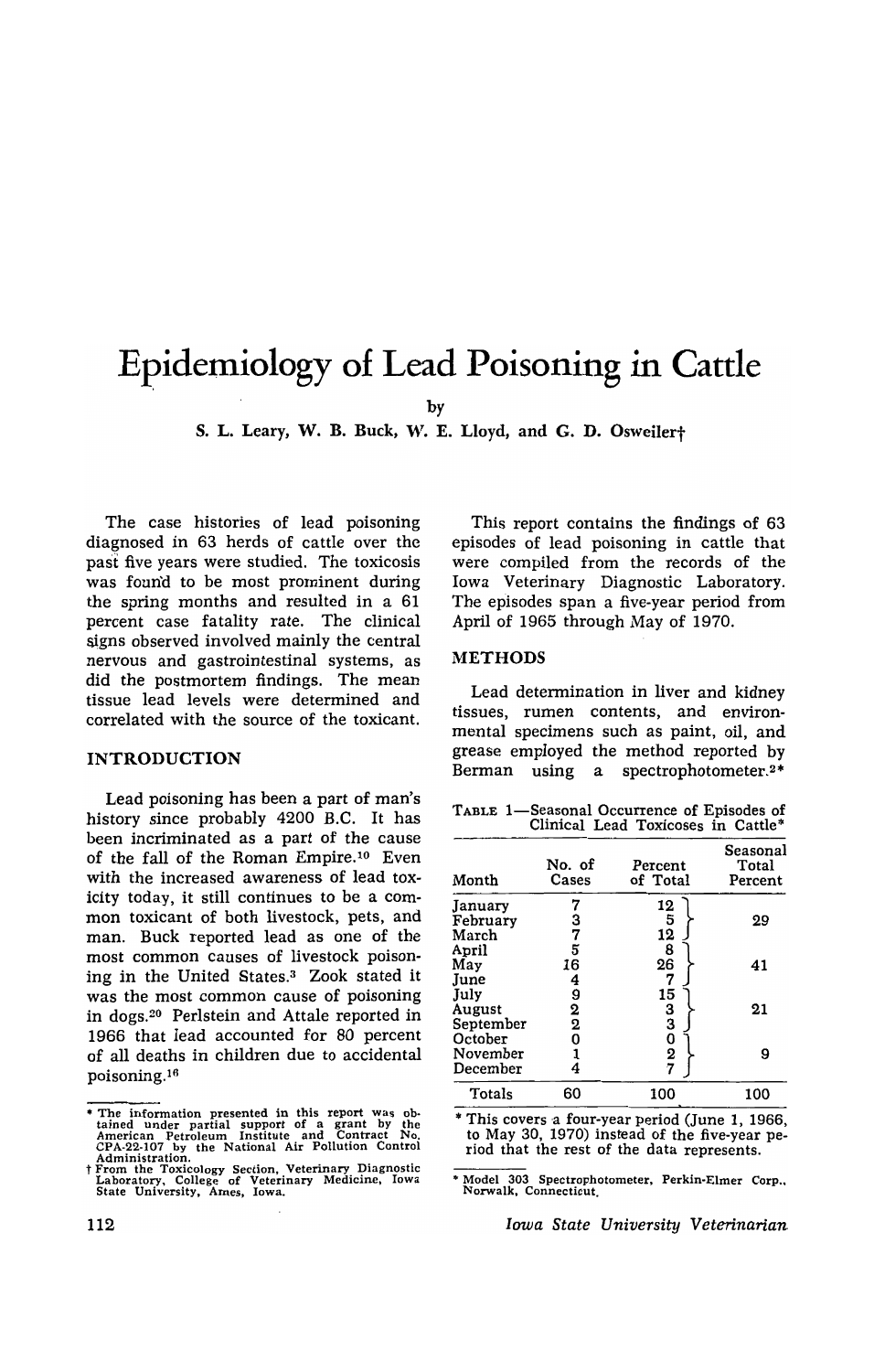Blood lead determinations were done using the procedure described by Hessel.<sup>13</sup>

#### RESULTS

#### Season Occurrence of Episodes

A definite seasonal trend was noted with 91 percent of the episodes occurring in the first nine months of the year. Also, three months (April, May, and June) accounted for 41 percent of the total for the year (Table 1). One month (May) alone accounted for 26 percent of the total episodes (Fig. 1).

#### Morbidity and Fatality Rates

In cases where sufficient information was known, the statistics, shown in Table 2, were determined. Used oil (Category 2) as a source of clinical lead poisoning produced a lower morbidity rate than did Category 1 (lead batteries, paint, grease); but a higher percentage of those affected from oil sources died than those exposed to other sources.

#### Clinical Signs

Ninety percent of the affected cattle exhibited some sign(s) of central nervous system involvement, and 60 percent exhibited signs of gastrointestinal involvement. This information is summarized in Table 3. Body temperatures were recorded in only 15 cases and were normal in eight but increased (up to  $111^\circ$  F.) in the other seven. Acute death (less than 24 hours after onset of clinical signs) was reported in about one-third of the episodes. Many animals, however, survived for a longer period of time ranging from a few hours to about ten days.

#### Necropsy Findings

Necropsies were done in 37 of the 63 episodes. Of these, no gross lesions were observed in ten. In the remaining cases the following lesions were observed: oil in the gastrointestinal tract (30%); gastritis and/or enteritis (24%); petechiation of epicardium, and/or myocardium  $(21\%)$ ;

*Issue, No.3, 1970* 

pulmonary congestion (16%); kidney degeneration (16%).

Others mentioned (in  $\langle 10\%$  of the episodes) were: fatty liver; pale and watery muscle; petechiation of subcutaneous tissues, thymus, and trachea; cystitis; cloudy cornea; hemorrhage in eyeballs; brain edema and hyperemia; metal or paint materials in rumen and reticulum; swollen mesenteric lymph nodes.

#### Sources of Lead

The source of lead in each episode, where it was known, is tabulated in Table 4.

TABLE 4-Sources of Clinical Lead Toxicoses in Cattle

| Source     | No. of<br>Episodes | Percent<br>of Total |
|------------|--------------------|---------------------|
| Paint      | 18                 | 29                  |
| Oil        | 16                 | 25                  |
| Unknown    | 15                 | 24                  |
| Junk piles | 7                  | 11                  |
| Grease     | 4                  | 6                   |
| Batteries  | 3                  | 5                   |
| Totals     | 63                 | 100                 |
|            |                    |                     |

Paint proved to be the most common source of poisoning. This included old board fences and farm buildings painted with lead-containing paints thinned with boiled linseed oil (probably containing litharge, a lead product), $2$  and old paint buckets left in or near pastures and feedlots. Used crankcase oil was the next most common source. This included old oil buckets and cans left in lots and pastures, and even one case of draining a tractor crankcase near a fence and letting the oil run into a feedlot where cattle were kept.

#### Chemical Analysis

Tissue lead levels were determined in most cases. The results (in ppm lead on a wet weight basis) are seen in Table 5. In Category 1, rumen content mean includes one value of 11,875 parts per million lead that was considerably greater than the other values found; this is reflected in that parameter. Note that the Category 1 mean levels were higher than those for oil (Category 2).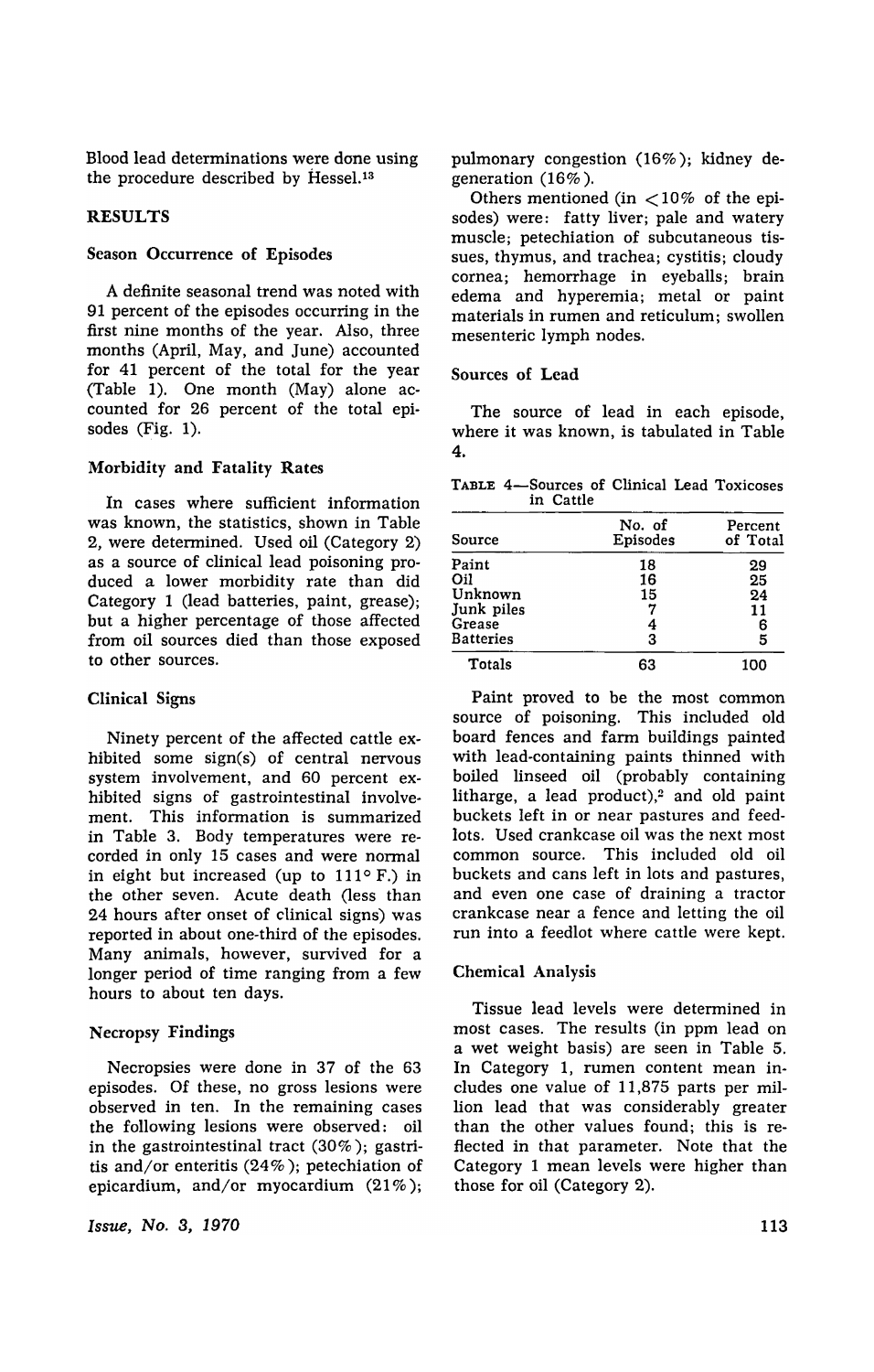|                                                                            | Category<br>1* | Category<br>2† | Category<br>3‡ | All<br><b>Sources</b> |
|----------------------------------------------------------------------------|----------------|----------------|----------------|-----------------------|
| No. of episodes                                                            | 15             | 9              | 12             | 37                    |
| Total no. animals                                                          | 864            | 374            | 1,030          | 2,268                 |
| Total no. animals clinically affected                                      | 130            | 46             | 110            | 286                   |
| Total no. animals died                                                     | 73             | 38             | 62             | 173                   |
| Morbidity<br>No. affected<br>$\times$ 100<br>Total no. inherd              | 15%            | 12%            | 11%            | 13%                   |
| Cause specific death rate<br>No. died<br>$\times$ 100<br>Total no. in herd | 9%             | 10%            | 6%             | 8%                    |
| Case fatality rate<br>No. died<br>$\times$ 100<br>No. affected in herd     | 56%            | 83%            | 56%            | 61%                   |

|  | TABLE 2—Morbidity and Fatality Rates in Relation to Source of Clinical Lead Toxi- |  |  |  |  |  |  |
|--|-----------------------------------------------------------------------------------|--|--|--|--|--|--|
|  | coses in Cattle                                                                   |  |  |  |  |  |  |

(Grease, Lead Batteries, and paint sources)

 $\bar{L}$ 

t Used crankcase oil.

:I: Junk piles' and other unknown sources.

| System                | Clinical Sign                                                                                                                                                                                                              | No. of<br>Episodes                                | Percent of<br>Total Episodes                       |
|-----------------------|----------------------------------------------------------------------------------------------------------------------------------------------------------------------------------------------------------------------------|---------------------------------------------------|----------------------------------------------------|
| <b>CNS</b>            | Blindness<br>Muscle twitching<br>Hyperirritability<br>Depression<br>Convulsions<br>Grinding teeth<br>Ataxia<br>Circling<br>Pushing against objects<br>(One or more of these signs were<br>reported in 90% of the episodes) | 32<br>25<br>21<br>20<br>20<br>15<br>11<br>10<br>7 | 51<br>40<br>33<br>32<br>32<br>24<br>18<br>16<br>11 |
| Gastro-<br>intestinal | Excessive salivation<br>Anorexia<br>Tucked abdomen<br>Diarrhea<br>(One or more of these signs were<br>reported in 60% of the episodes)                                                                                     | 26<br>16<br>6<br>6                                | 45<br>21<br>10<br>10                               |
| Other*                | Acute death<br>Bellowing                                                                                                                                                                                                   | 22<br>8                                           | 35<br>13                                           |

|  |  | TABLE 3--Clinical Signs Noted in Lead-Poisoned Cattle |  |
|--|--|-------------------------------------------------------|--|
|  |  |                                                       |  |

\* Other signs reported (in  $< 8\%$  of the cases) were: Abnormal posture, decreased milk production, down and unable to rise, rhythmic head jerking, paddling, emaciation, abortion, nasal and eye discharge, gray gum line, stiffness, dehydration, pharyngeal paralysis, rumen atony, aimless walking, constant dribbling of urine, dyspnea, vomition, blistered teats, hyperkeratinized skin areas, protruding tongue, pica, opisthotonus, nystagmus, coma. In 2 episodes clinical signs were not observed.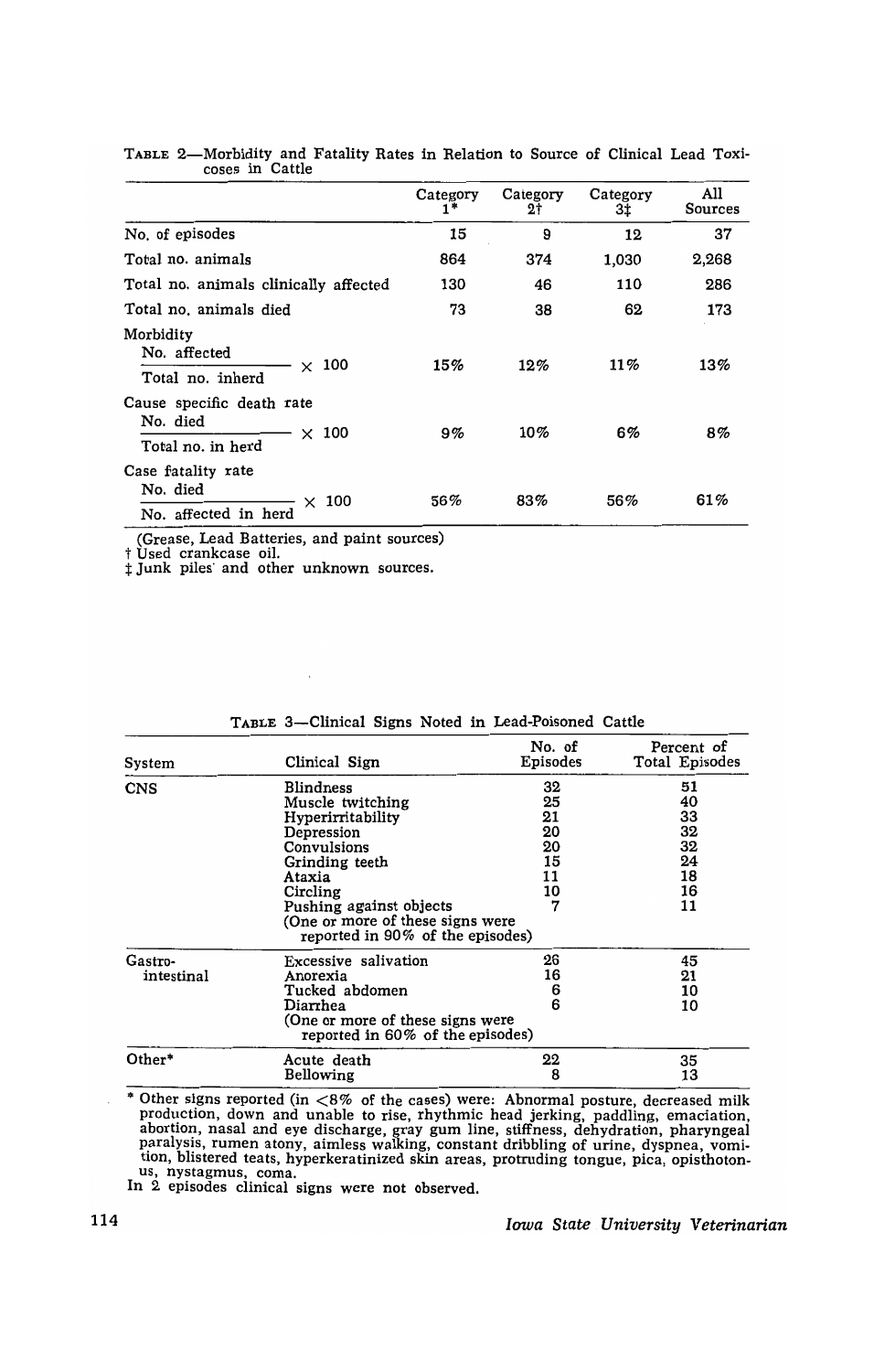| Category 1<br>(Grease, Batteries, and Paint Sources) |                                                       |               |                                 |  |  |  |  |
|------------------------------------------------------|-------------------------------------------------------|---------------|---------------------------------|--|--|--|--|
|                                                      | No. of<br>PPM Lead on Wet<br>Episodes<br>Weight Basis |               |                                 |  |  |  |  |
| <b>Tissue</b>                                        |                                                       | Mean          | Range                           |  |  |  |  |
| Liver<br>Kidney<br>Rumen                             | 40<br>44                                              | 33.7<br>60.7  | $5.0 - 50.0$<br>$14.0 - 110$    |  |  |  |  |
| contents<br>Blood                                    | 32<br>8                                               | 507.8<br>0.96 | $3.0 - 11,875$<br>$0.57 - 3.80$ |  |  |  |  |

| TABLE 5-Levels of Lead in Tissues and Ru- |  |
|-------------------------------------------|--|
| men Contents Associated with Clin-        |  |
| ical Lead Toxicosis in Cattle             |  |

| Category 2<br>(Used Crankcase Oil Sources)            |        |               |                              |  |  |  |
|-------------------------------------------------------|--------|---------------|------------------------------|--|--|--|
| No. of<br>PPM Lead on Wet<br>Episodes<br>Weight Basis |        |               |                              |  |  |  |
| <b>Tissue</b>                                         |        | Mean          | Range                        |  |  |  |
| Liver<br>Kidney                                       |        | 22.4<br>52.3  | $4.0 - 70.0$<br>$6.0 - 125$  |  |  |  |
| Rumen<br>contents<br>Blood                            | 7<br>3 | 237.1<br>0.51 | $10.0 -921$<br>$0.20 - 1.00$ |  |  |  |

|          | Category 3                      | (Junk Piles and Other Unknown Sources)                        |  |  |  |
|----------|---------------------------------|---------------------------------------------------------------|--|--|--|
| No. of   |                                 | PPM Lead on Wet<br>Weight Basis                               |  |  |  |
|          | Mean                            | Range                                                         |  |  |  |
| 16<br>16 | 21.3<br>65.8                    | $1.0 - 83.0$<br>$12.0 - 137$                                  |  |  |  |
| 8<br>6   | 171.9<br>0.66                   | $3.0 - 650$<br>$0.30 - 1.14$                                  |  |  |  |
|          |                                 |                                                               |  |  |  |
|          | PPM Lead on Wet<br>Weight Basis |                                                               |  |  |  |
|          | Mean                            | Range                                                         |  |  |  |
| 52<br>57 | 29.7<br>57.7                    | $1.0 - 83.0$<br>$6.0 - 137$                                   |  |  |  |
| 41<br>17 | 442.5<br>0.78                   | $3.0 - 11,875$<br>$0.20 - 3.80$                               |  |  |  |
|          |                                 | Episodes<br>Category 4<br>(All Sources)<br>No. of<br>Episodes |  |  |  |

### DISCUSSION

Since lead poisoning in cattle usually involves several animals in a herd, the term "episode" is used in this paper for each instance in which lead poisoning was diagnosed in one or more animals within the same herd.

The criteria used in diagnosing lead poisoning in our laboratory includes four types of evidence; that is, history or cirmustantial, clinical signs, postmortem

*Issue, No.3, 1970* 

findings, and chemical analyses. We consider it essential to find at least 10 parts per million lead on a wet weight basis in the liver or kidney tissues and/or at least 0.35 part per million lead in the whole blood to justify a definitive diagnosis of lead poisoning in cattle. It is also imperative that clinical signs and history or circumstantial evidence be compatible with that of lead poisoning. It is important to employ microbiological as well as gross and histopathologic examination of the tissues as a means of differentiating lead poisoning from other diseases. Polioencephalomalacia, infectious thromboembolic meningoencephalomyelitis, coccidiosis, rabies, organic insecticide poisoning, brain abscesses, and other diseases which affect the central nervous and gastrointestinal systems of cattle should be included in the differential diagnosis.

The range of tissue lead levels within the same animal may frequently be quite broad. Some tissues may have insignificant lead levels while other tissues in the same animal have levels great enough to warrant a diagnosis of lead poisoning. Thus, it is possible to have liver lead levels of 1 part per million with kidney and blood lead levels in the same animal of 20 and 1.0 parts per million, respectively. If the history and clinical signs are compatible, a diagnosis of lead toxicosis is then justified. For this reason it is imperative that analyses for lead be conducted on as many different specimens as are available from a single animal. This also explains the broad range of lead levels in the various specimens for all animals (Table 5). These data agree in general with those reported by Hatch and Funnell<sup>12</sup> of 175 cases of lead poisoning in cattle in Canada over a 15-year period.

It is apparent from these data and other reports that the bovine animal is more susceptible to lead poisoning than is perhaps the human, dog, and laboratory animals such as rats and mice. 4,6.7,8.9.10.11.20 Lead poisoning has been confirmed by our laboratory in cattle having blood lead levels as low as 0.20 parts per million in both experimental and naturally occurring cases. On the other hand, the maximum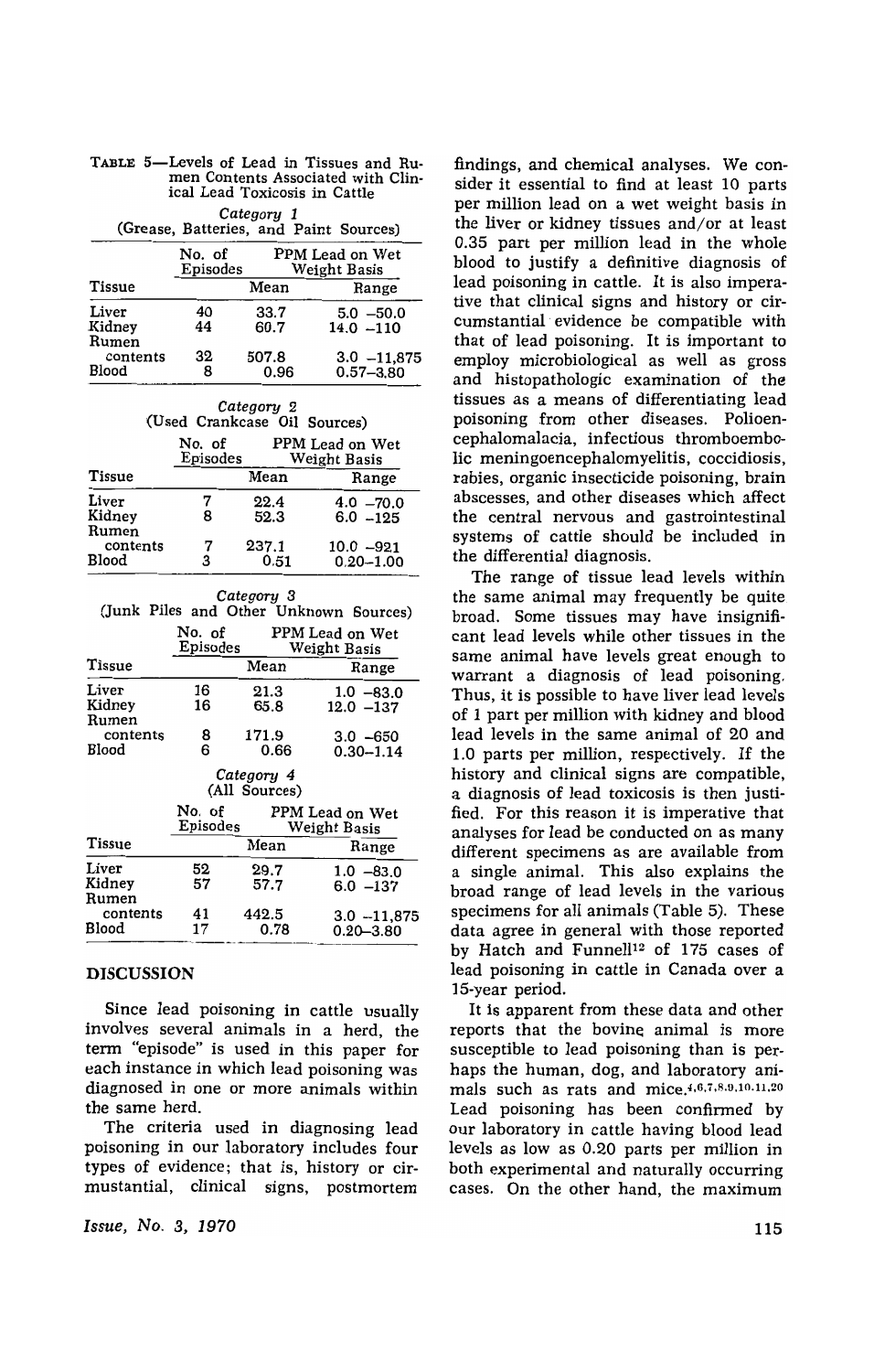allowable concentration for lead in human blood is reported to be  $0.8$  parts permillion<sup>9</sup> while others report somewhat lower values. $9,15,18$  Dogs are apparently asymptomatic with levels of up to 0.6 part per million in the blood.20 Hammond and Aronson have reported an average of 0.4 parts per million lead in the blood of 13 horses grazing forages contaminated by a smelter in Minnesota.<sup>11</sup> About half of these horses had severe lead poisoning and died. They also reported blood lead levels of 0.04 parts per million in 16 horses hospitalized for minor ailments but not known to have been exposed to excessive levels of lead. These data would indicate that horses are equal to cattle in their susceptibility to lead poisoning.

The high spring seasonal incidence of lead poisoning in Iowa is probably due to several factors. The months of April and May are usually when cattle are turned out into the pastures where junk piles are located. At this time melting snow may make lead sources more available. Also, the increased sunlight during the spring and summer months aids in Vitamin D production by the skin. Vitamin D is thought to aid in the intestinal absorption of lead.<sup>6</sup> The lower winter incidence could relate to these same factors.

Signs of toxicity appeared within a few hours or up to ten days after ingestion of lead. Central nervous system depression and anorexia were often the first signs noted. Overt nervous signs usually occurred later, such as muscle twitching, rhythmic head bobbing, blindness, ataxia, pushing against objects, circling, and grinding of teeth. Hyperexcitability and convulsions were signs of an unfavorable prognosis, and death usually occurred shortly thereafter. Since body temperatures were recorded in only 15 of the 63 cases, these results may be of questionable reliability. Opportunistic secondary infections or hypothalmic damage may be involved. The varied clinical signs are probably due partly to the lead poisoning synrome itself and also partly to the fact that many different people observed the affected animals. Hence, one sign may have been interpreted in more than one

way. This same problem exists with the postmortem findings; i.e., the same lesion may have been interpreted in two or more ways. A higher percentage of necropsies would have improved the reliability of the results.

The tissue analyses revealed that paint, lead battery, and grease sources resulted in higher tissue lead levels than did oil sources (Table 5), yet the case fatality rate was greater in those episodes where oil was the source of lead (Table 2). This may reflect a difference in either absorption rate from the gastrointestinal tract or inate toxicity of the form of lead in question. Approximately 30 percent of lead from burned gasoline ends up in the crankcase oil; the remaining 70 percent goes into the atmosphere.<sup>14</sup> Used crankcase oil may contain many thousand parts per million of lead. A grease sample from one episode contained 45 percent (450,000 ppm) *ele*mental lead by weight.

Note should be taken of a case which occurred in September, 1965, where a farmer spray-painted a full corn crib. The paint label did not indicate that lead was present, but the farmer became concerned and had a sample tested. It showed 370 parts per million lead. It was suggested that the contaminated corn not be fed to livestock. A little known fact that should be pointed out is that '1ead-free" paint can contain up to 1 percent (10,000 ppm) lead and still retain an official "lead-free" designation.

Calves and younger cattle can be killed with single oral doses of 200-400 mg. lead/kg. body weight given as lead acetate.<sup>3,7</sup> Older cattle may require 600-800 mg./kg. Adult cattle have died of apparent lead poisoning after consuming as little as 1 pint (500 ml.) of used crankcase oil, licking the grease from motors or machinery from as small an area as 25 square inches (150 sq. cm.), or consuming as little as an estimated 1 cup (250 ml.) of grease containing lead. Chronic toxicity has been produced with as little as 6 mg./kg./day over a six-week period given as lead acetate.5 Hammond and Aronson have reported that cattle mayor may not exhibit toxicosis when fed hay containing 5-6

*Iowa State University Veterinarian*